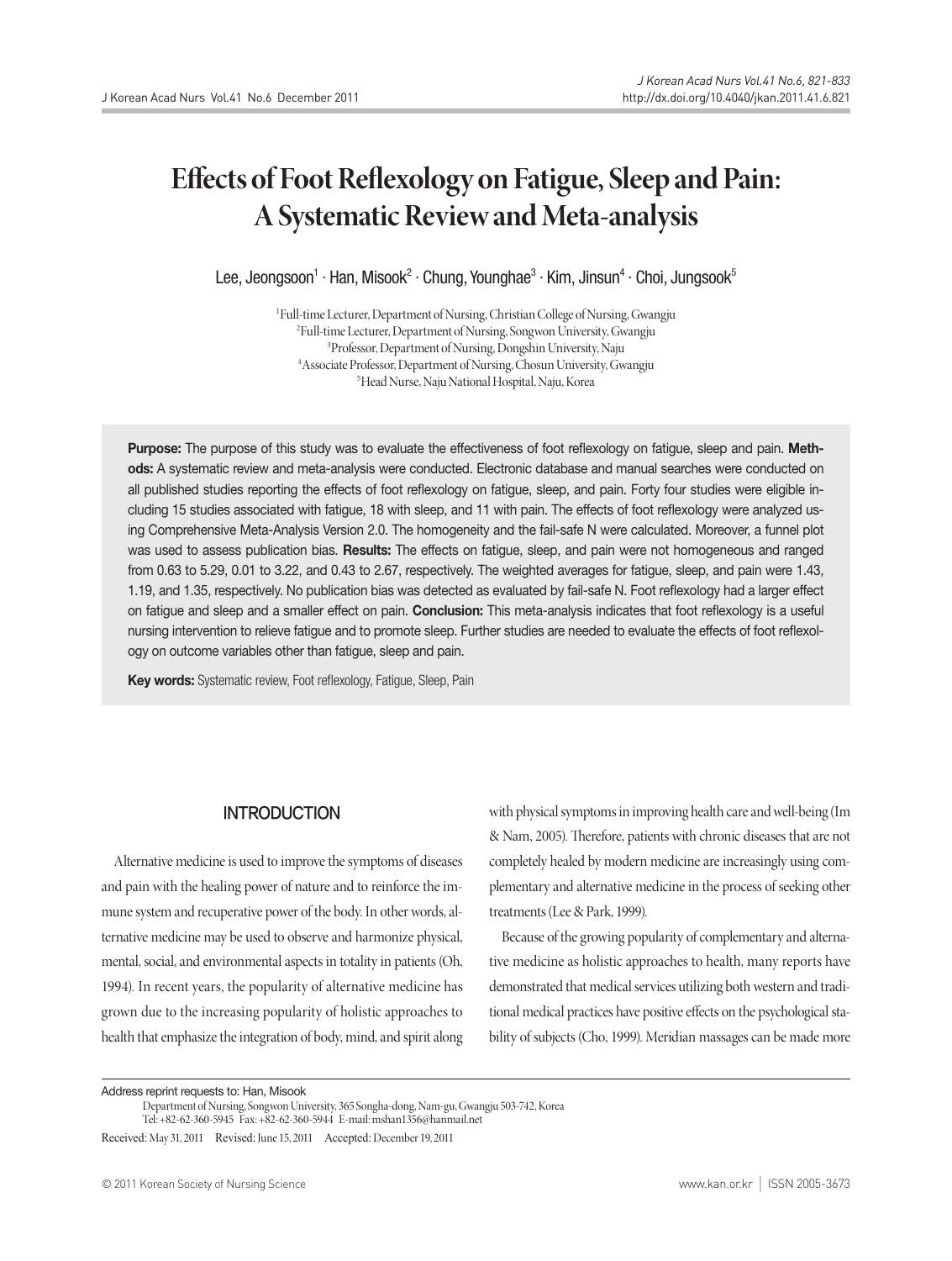systematic by combining the meridian concept of oriental medicine with massage and has been applied to treat a variety of diseases beyond the scope of general massage (Lee, 1992). Consequently, many medical practitioners have begun to adopt more positive attitudes toward alternative medicine (Eisenberg, Kessler, & Foster, 1993).

Recently, nursing interventions involving various aspects of alternative are better understood and accepted in practice. Many studies have been conducted to verify its effects and assess its role as an intervention (Norred, Zamudio, & Palmer, 2000). It is reported that 32%- 41% of chronic patients in Western Europe and 60%-75% of patients in Korea use alternative medicine (Choi, Jeong, & Choi, 1998; Foltz et al., 2005).

Foot reflexology therapy has a long history; it appeared in an ancient tomb mural in Egypt around 2330 B.C. and was organized by William Hope Fitzgerald, an American doctor, in 1917 (Kim, 1999). Because it is free from side effects, easy to learn and perform, and requires only a little knowledge on meridian, foot reflexology has become popular in the general public (Yang, 2005). It is well acknowledged that foot reflexology therapy effectively facilitates blood and lymph circulation which accelerate the excretion of waste, soften and stabilize the movement of muscle, joints, and tendons, reinforce muscle strength, and promote relaxation (Kim, 2001).

Meta-analysis is a statistical method commonly used to objectively generalize parameters and to derive systematic information from many studies on same topic studied over a long periods of time. It has the advantage of obtaining reliable and useful information and of suggesting evidence by systematic analysis and national interpretion (Song, 1998). The meta-analysis has been applied to many nursing fields for it is very useful in summarizing the effects of nursing interventions (Kim, 2009; Kim, 2011; Min, 2011).

Since systematic consideration for meta-analysis requires rigorous methodological protocols, possible deviations and biases across all phases must be considered to obtain reliable and accurate conclusions (Scanlin, 2006). Conclusions drawn from such rigorous process provide an excellent evidence for clinical practice (Evans, 2001).

A few meta-analyses evaluating the effects of foot reflexology have been conducted (Kim, 2009; Kim, 2011; Min, 2011). Kim (2009) performed a meta-analysis to evaluate the effects of foot reflexology on 14 outcome variables including fatigue, sleep, and pain. A meta-analysis was conducted to evaluate the effects of foot reflexology on cancer patients (Kim, 2011), and another meta-analysis was conducted to

evaluate the effects on pain among cancer patients (Min, 2011). However, Kim (2009)'s study did not perform a systematic review or a process for assessing the methodological quality of studies included in the analysis.

The purpose of this study was to systematically review the effects of foot reflexology on fatigue, sleep, and pain. The specific objectives of this study were a) to analyze the effects of foot reflexology on fatigue, sleep, and pain and b) to explore the differences due to various characteristics of the subjects and the intervention. The results of this study may provide useful evidence for developing an efficient model of a foot reflexology program.

# **METHODS**

#### 1. Research design

This study is a systematic review and meta-analysis of intervention studies to evaluate the effects of foot reflexology on fatigue, sleep, and pain. In this study, foot reflexology is an application of pressure to specific points on the foot. It consists of 3 phases including a relaxation phase, a massage phase, and a finishing phase (Choi, 2002).

# 2. Inclusion and exclusion criteria for consideration of studies for review

Studies satisfying the following criteria were included for the analysis: a) an intervention study utilizing foot reflexology; b) a randomized controlled trial (RCT) or nonequivalent control group pretestposttest study with a no intervention group as a control; c) a study with homogeneity of the baseline characteristics between the experimental and control groups; d) a study examining the effects of foot reflexology on fatigue, sleep, or pain; e) a study with the mean and standard deviations, the sample size of experimental and control groups, or t-values to calculate effects; and f) a study considered to be appropriate for meta-analysis evaluated by using a patient, intervention, comparison and outcome (PICO) chart and by an evaluation checklist for methodological quality (Higgins & Green, 2008). If an article was published from a thesis or dissertation, the thesis or dissertation was selected over published articles to prevent duplication and to reduce publication bias.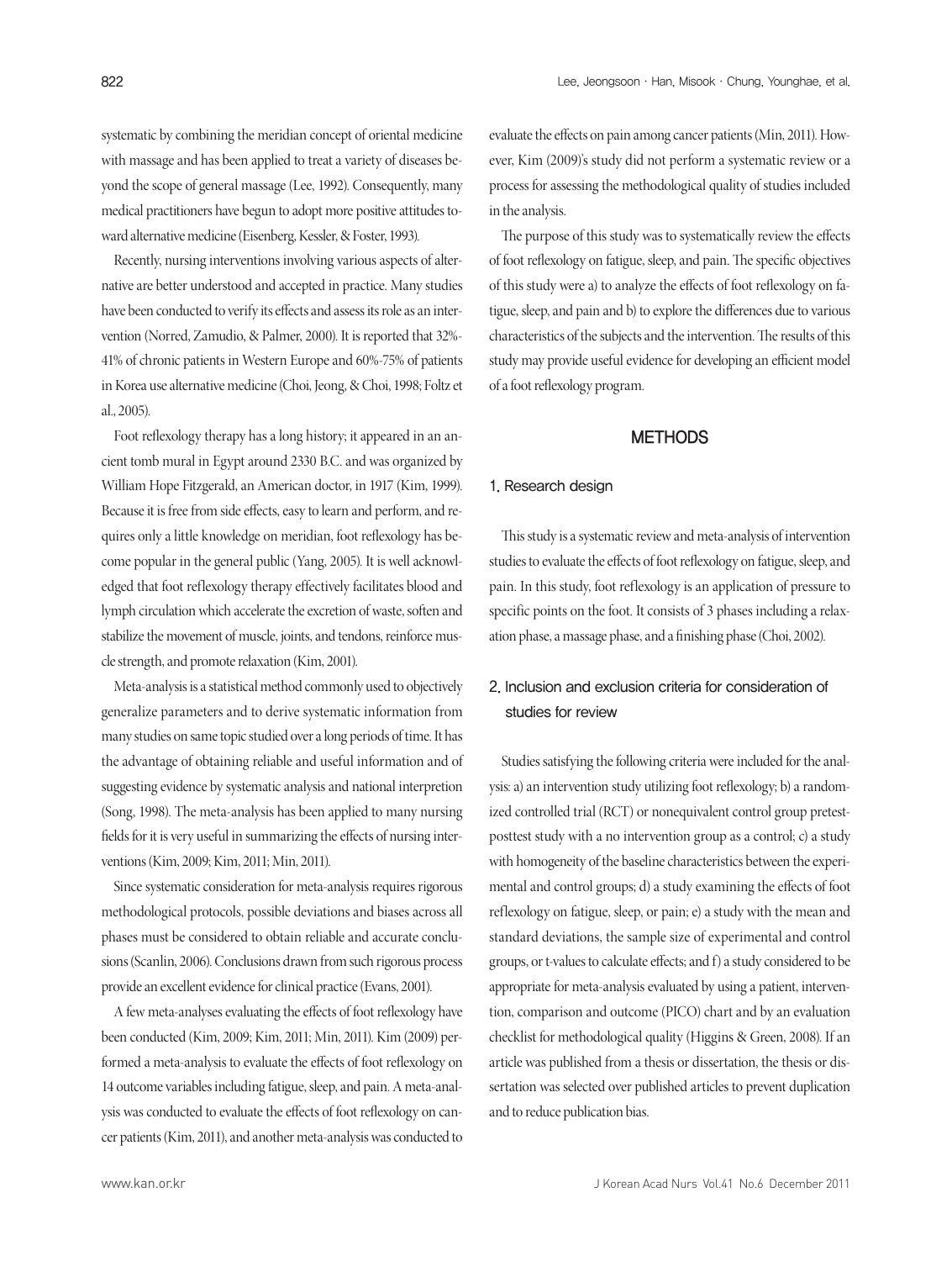#### 3. Search and selection process of studies

#### 1) Search strategy

Although meta-analysis is not affected by published language (Moher, Liberati, Tetzlaff, Altman, & PRISMA Group, 2009), the search was limited to studies published in Korean and in English and available to full-text search. The literature searches of electronic databases (e.g., MEDLINE, CINAHL, SCOUPE, PROQUEST, Science Direct, Cochrane Library, and Google Scholar) were performed using the keywords 'reflexology', 'foot reflex', 'foot massage' and 'intervention'. To search Korean studies, paper published journals and electronic databases such as the Korean Studies Information Service System (http://search.koreanstudies.net/), the National Assembly Digital Library (www.nanet.go.kr), and the Research and Information Sharing Service (http://www.riss.kr/index.do), were searched using 'foot reflexology', 'Bal-massage', 'Bal-bansa', 'foot reflex', 'foot reflexology massage', 'reflexology', 'foot reflex', 'foot massage' and 'intervention' as keywords. Furthermore, the reference lists of previous reviewed articles and eligible studies were hand searched to locate other potentially eligible studies. The year of publication was not limited but had to be published before 2010 because data collection for this study was conducted from May 25, 2010 to March 7, 2011.

## 2) Selection process of studies

(1) Duplicate studies were excluded using EXCEL database by comparing the title, the author, and year published.

(2) Inappropriate studies (e.g., one-group studies, self-performed reflexology) were excluded by examining the title and the abstract.

(3) Studies not including fatigue, sleep, or pain as an outcome variable were excluded by examining the title and the abstract.

## 4. Systematic review of the included studies

The methodological quality of the included studies was assessed as follows:

1) For each of the remaining potentially relevant study, two independent reviewers assessed the methodological quality of each study using the PICO chart in the Cochrane handbook (Higgins & Green, 2008). The number of subjects, subject characteristics (condition, important characteristics, demographic factor, setting, criterion, etc), intervention (exposure, diagnostic procedure, prognostic factor, and

therapeutic intervention), comparison, study length, outcome measures, effect size, funding, and main conclusions were analyzed. When the process was completed 21 studies that did not meet the inclusion criteria or definition of foot reflexology were excluded.

2) Since there was no methodology checklist for non-RCT, an evaluation checklist for assessing the methodological quality of RCT (Higgins & Green, 2008) was modified. The methodology checklist for RCT consisted of 10 items for internal validity including 3 items for overall assessment of the study and 9 items for description of the study. These 9 items were excluded because they were already included in PICO. Among the items for internal validity, 3 items (random assignment, concealment, and blind), which were irrelevant for non-RCT, were also excluded.

Internal validity (study subject, definition of concept, homogeneity between two groups, intervention identity, accuracy of measurement, attrition rate, equality of intervention, intent to treat, and site difference) were categorized into 6 levels including 'well covered', 'adequately addressed', 'poorly addressed', 'not addressed', 'not reported', and 'not applicable'. Three items for overall evaluation (minimization of the bias, internal validity, external validity) were rated as either '++', '+', or '-'. If necessary, special considerations were marked separately for discussion and any discrepancies in evaluation of methodological quality any discrepancies were resolved by discussion and consensus of other authors.

#### 5. Data synthesis and analysis

Prior to synthesis of effect sizes, a homogeneity test was conducted. Effect sizes and 95% confidence intervals were calculated for each outcome variable both for the entire studies and for subgroups of studies. Statistical analysis was performed using Comprehensive Meta-Analysis(CMA) version 2.0.

#### 1) Decision of sign for effect size

It was important to keep the sign of the value to be consistent with the direction of change of the outcome variable. The signs were assigned as follows: A lower score indicated a positive effect (+) on fatigue and pain and a higher score indicated a positive effect  $(+)$  on sleep.

## 2) Homogeneity test

A test for the homogeneity of effect size (d) across studies was con-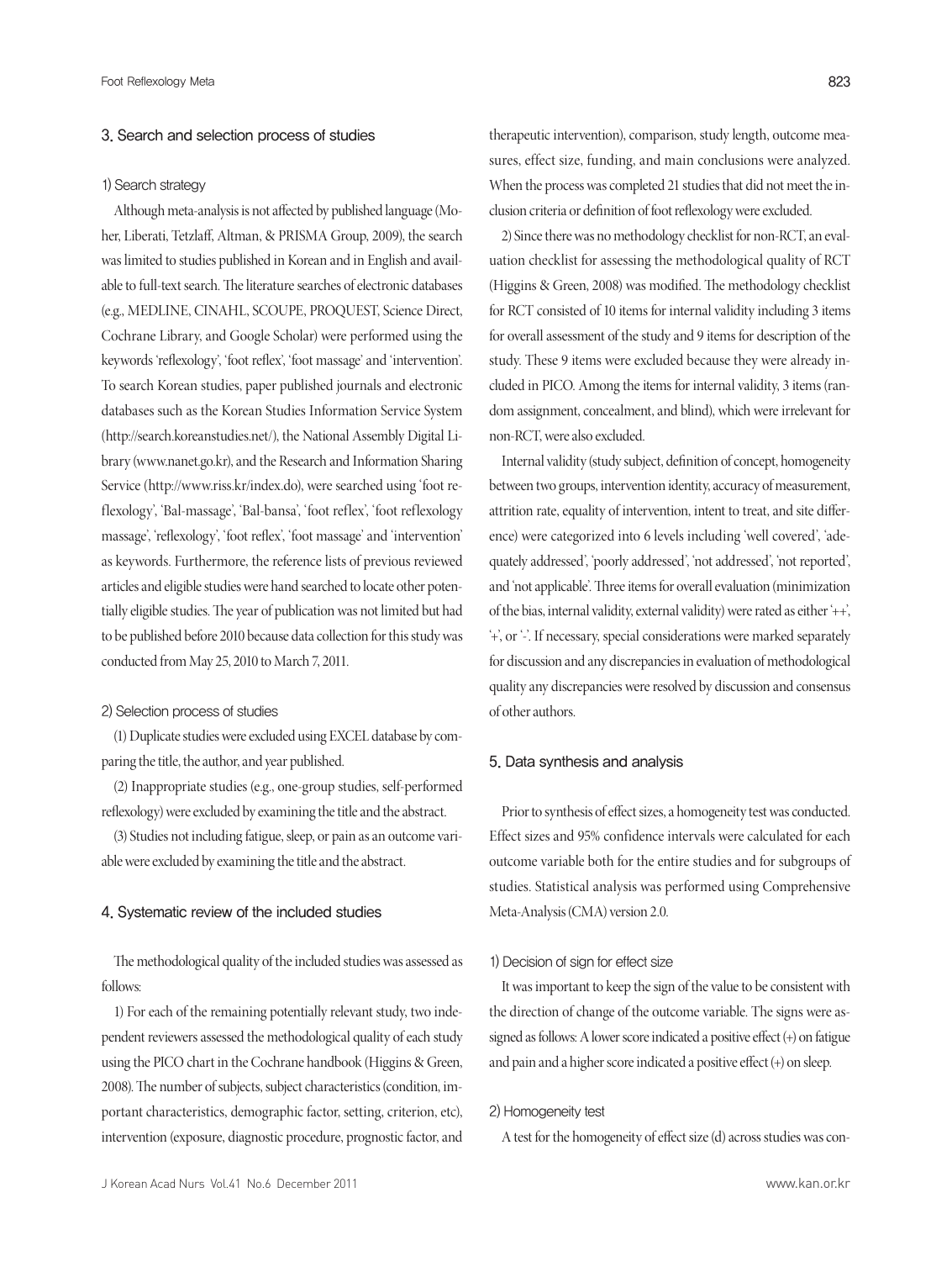ducted and outliers that impaired homogeneity were excluded (Oh, 1994). Q statistics were used to test the homogeneity of the effect sizes. Homogeneity was accepted when the *p*-value was greater than .05. The combined effect size was calculated for the studies when homogeneity was accepted. I <sup>2</sup> were used to test the heterogeneity. If above 50% or 75%, it is considered heterogeneous or highly heterogeneous, respectively. If I<sup>2</sup> is below 25%, it is considered homogeneous (Nikolaos, Evangelos, & John, 2008).

## 3) Effect size

For each outcome variable, the standardized mean difference between the experimental and control groups was calculated for each study, based on the mean and standard deviation before and after the treatment, and the number of subjects in the two groups. The combined effect size was estimated using a weighted mean. According to Cohen (1977), effect size  $d = 0.80$  was interpreted as a 'large-sized effect' indicating that the mean for the experimental group was 0.8 times larger than the control group. An effect size greater than or equal to 0.50 wasinterpreted as a 'medium-sized effect', and an effect size greater than or equal to 0.20, 'small-sized effect'.

It is typical to report the combined effect size when homogeneity was accepted. However, according to Cohen (1977), the overall summary of studies is meaningful even when the effect sizes are not homogeneous. Therefore, the combined effect size in this study is presented although the homogeneity was not accepted.

# 4) Assessment of publication bias

Funnel plots and fail-safe N were used to assess possible publication bias. When the effect sizes were distributed evenly in a triangular shape and symmetric about combined effect size in the funnel plot, publication bias was not considered to be present. When the effect sizes were not evenly distributed, imputation was conducted using the trim and fill method. Imputation involves inserting studies that may not have been published due to small effect sizes. When the combined effect size was not significantly changed after imputation, publication bias was not considered to be present (Sutton, Duval, Tweedie, Abrams, & Jones, 2000).

The combined effect size is generally significant because metaanalysis is conducted using published studies. The combined effect size can be changed by the number of unpublished studies possibly due to non-significant results. The fail-safe N is the number of unpublished studies that can convert the results of the meta-analysis (Song, 1998). In other words, it is an index that indicates the number of unpublished studies that would be required to reduce the observed mean effect size below the level of significance. Whenever the size of the fail-safe N is large, the results of the meta-analysis are considered to be credible because it would take an improbable number of unpublished studies to decrease the effects. However, whenever the size of the fail-safe N is small, the results of the meta-analysis are not considered to be credible because inclusion a small number of unpublished studies can change the results of the meta analysis. In this study, the criteria of trivial standardized mean differences and standardized mean differences in missing studies were chosen to be 0.2 and 0.0, respectively.

# RESULTS

#### 1. Selection of eligible studies

A total number of 396 published studies (382 studies in Korea and 14 studies in English) evaluating the effects of foot reflexology on fatigue, sleep, and pain were found. There was no limit in terms of length and number of foot reflexology because it was found from a preliminary review and a discussion with experts that the foot reflexology may be effective even with only one application.

When the exclusion was completed, 44 studies were selected, including 15 studies for fatigue, 18 studies for sleep, and 11 studies for pain. Data related to subjects, duration, frequency, and time per session for foot reflexology were collected. The selection of eligible studies was conducted based on the PRISMA 2009 flow diagram (Moher et al., 2009) and is presented in Figure 1.

#### 2. Characteristics of the eligible studies

Of the 100 studies that evaluated the effects on fatigue, 15 studies were selected including 9 master theses and 6 peer-reviewed journal articles (Figure 1). The characteristics of the studies are presented in Table 1. Two types of subjects were involved in the studies: 8 patients and 7 lay people. The most common duration of massage therapy was from 1 week to 3 weeks ( $n = 8$ ), and patients typically received 3 to 8 massages. Sessions typically lasted 30 to 50 minutes per massage  $(n=12)$ . Among the 15 studies, 12 used a measurement tool known as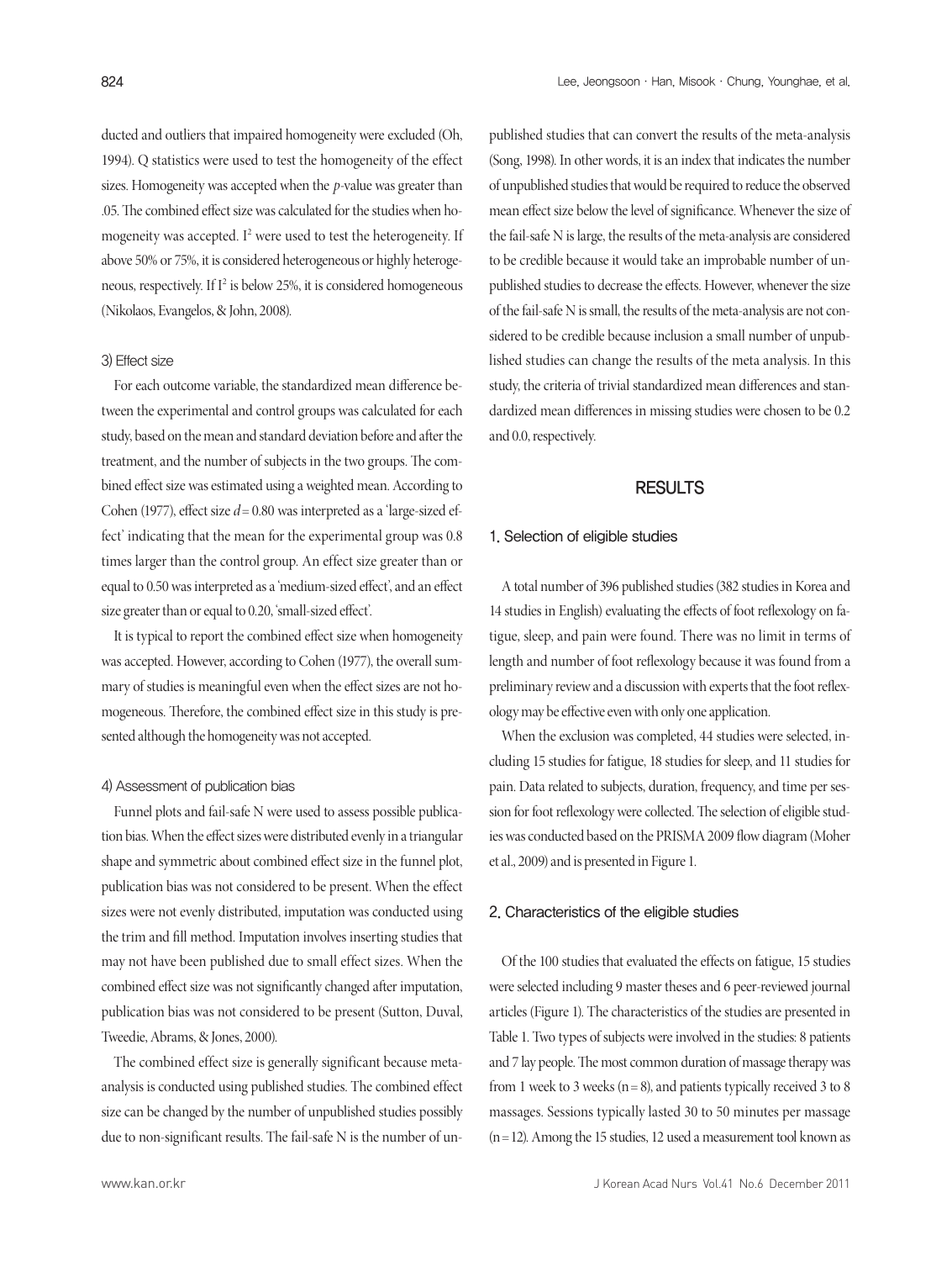

Figure 1. Foot reflexology: Flow diagram based on PRISMA (Moher et al., 2009).

the 'Awareness on Fatigue Scale' from the Japanese Labor Science Institute.

Of the 89 studies that evaluated the effects on sleep, 18 studies were selected including 8 master theses, 3 doctoral dissertations, and 7 peer-reviewed journal articles (Figure 1). The characteristics of the studies are presented in Table 1. The subjects of 7 studies were patients, and the subjects of 11 were lay people. The most common duration of massage therapy was from 1 to 3 weeks ( $n=10$ ). Among the 18 studies, 7 studies applied 1 to 4 massages, and 9 applied over 10 massages. Massage sessions typically lasted 30 to 50 minutes ( $n=14$ ). As a measurement tool 8 studies used the 'Sleep Satisfaction Scale' and 8 used the Verran and Synder-Halpern Sleep Scale (VHS).

Of the 72 studies that evaluated the effects on pain, 11 studies were selected including 7 master theses, a doctoral dissertation, and 3 peerreviewed journal articles (Figure 1). The characteristics of the studies are presented in Table 1. The subjects of 8 studies were patients and the subjects of 3 studies were lay people. Among the 11 studies, 6 studies applied massage for 5 to 6 days, and 5 studies applied massage for longer than 7 days. Patients typically received 10 massages  $(n=9)$ . Massage sessions typically lasted 30 minutes for 7 studies and 20 minutes for 5 studies. The most commonly used measurement tool wasVAS.

# 3. Meta-analysis of foot reflexology on fatigue, sleep and pain

The results of meta-analyses for each dependent variable are shown in Table 2. The effect sizes of the 15 studies that evaluated the effects of foot reflexology on fatigue ranged from 0.63 to 5.29, and all 15 studies exhibited an above medium effect size. In a homogeneity test, the overall effect size (100%) was not homogenous ( $Q = 104.63$ ,  $p < .001$ ,  $I^2$  = 86.63%), and the combined effect size was 1.43. In a Funnel plot analysis, 2 studies were filled, but there was only a small difference in the effect size  $(1.51)$ . The fail-safe N was 93.

The effect sizes of the 18 studies that evaluated the effects of foot reflexology on sleep ranged from 0.01 to 3.22. The effect sizes of two studies, So et al (2004) and Kim (2007), were not as effective (0.01 and 0.02, respectively). In the Song's study (2004), the effect size was small  $(0.22)$ . The other studies reported above average effect sizes. The effect sizes were not homogenous ( $Q = 115.96$ ,  $p < .001$ ,  $I^2 = 85.34$ %), and the combined effect size was 1.19. In a Funnel plot analysis, 1 study was filled, but there was only a minimal change in the combined effect size (1.14). The fail-safe N was 89.

The effect sizes of 11 studies that evaluated the effects of foot reflexology on pain ranged from 0.43 to 2.67. The effect sizes were large in all of the studies except in 1 (Kyong's study, 2006). However, the effect sizes were not homogenous ( $Q = 24.50$ ,  $p < .006$ ,  $I^2 = 59.19$ %), and the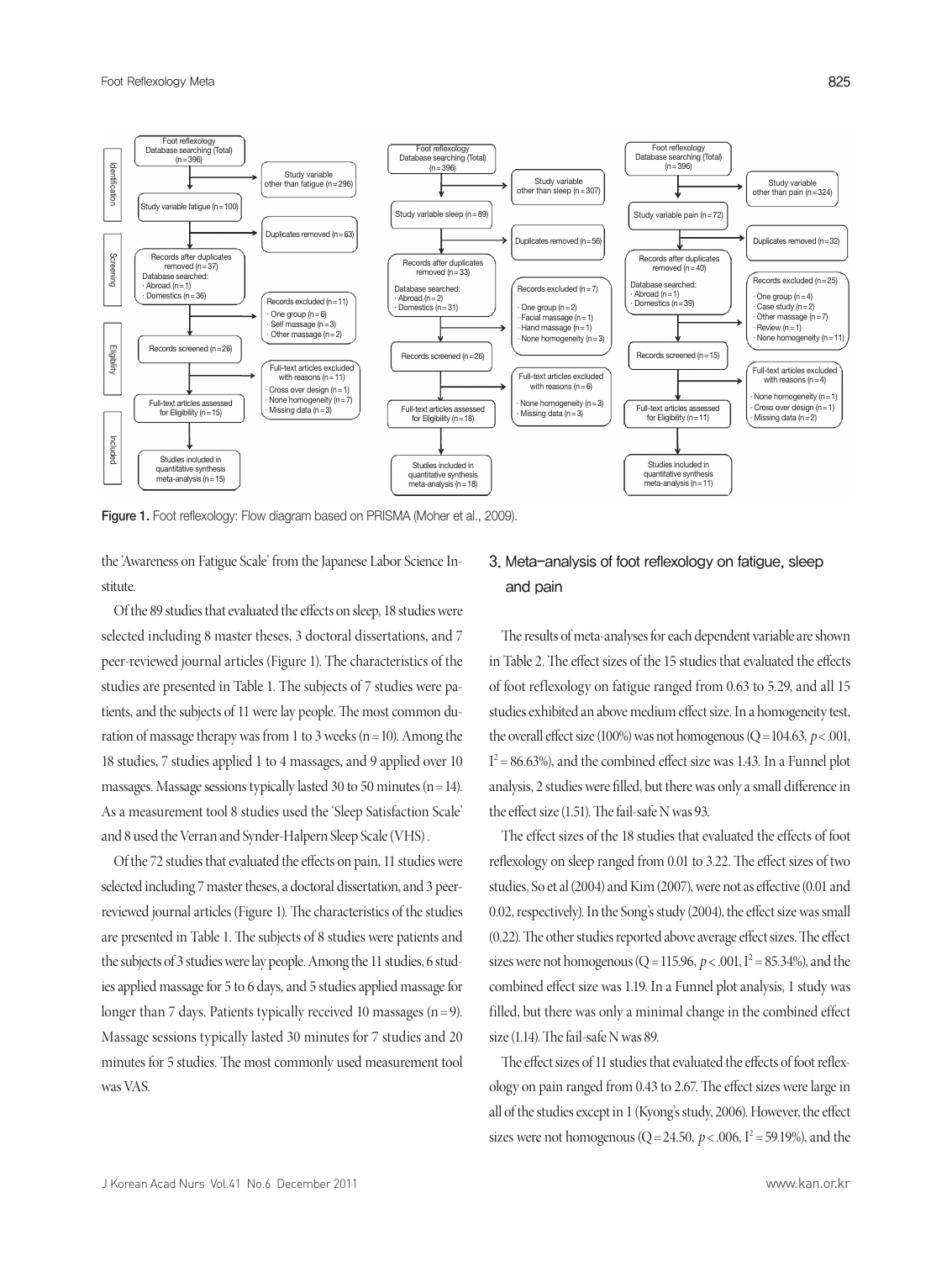| Study<br>Variable |                | Type of<br>Subject | Sample size |          | Intervention period             |               |          |                               |            |
|-------------------|----------------|--------------------|-------------|----------|---------------------------------|---------------|----------|-------------------------------|------------|
|                   | ID             |                    | Exp. (n)    | Con. (n) | Weeks/Number of<br>sessions/Min | Instrument    | Source   | <b>Direction</b><br>of effect | <b>RCT</b> |
| Fatigue           | 2              | <b>Students</b>    | 20          | 20       | 4W/8/50                         | JF            | Master's | Increase                      | No         |
|                   | 3              | Patients           | 18          | 16       | 6W/ 12/ 40                      | JF            | Journal  | Increase                      | No         |
|                   | 4              | Patients           | 20          | 20       | 2W/8/30                         | JF            | Master's | Increase                      | No         |
|                   | 9              | Elders             | 30          | 29       | 1W/3/44                         | JF            | Master's | Increase                      | No         |
|                   | 10             | Elders             | 25          | 25       | 1W/3/45                         | JF            | Master's | Increase                      | No         |
|                   | 12             | Patients           | 30          | 30       | 1W/5/20                         | P             | Master's | Increase                      | No         |
|                   | 16             | Patients           | 20          | 20       | 2W/6/30                         | JF            | Master's | Increase                      | No         |
|                   | 18             | Patients           | 17          | 17       | 6W/ 12/ 50                      | JF            | Journal  | Increase                      | No         |
|                   | 19             | Nurses             | 20          | 20       | 2W/ 5/30                        | JF            | Master's | Increase                      | No         |
|                   | 24             | Women              | 20          | 20       | 6W/ 12/ 40                      | JF            | Journal  | Increase                      | No         |
|                   | 25             | Patients           | 29          | 30       | 5W/ 10/60                       | JF            | Master's | Increase                      | No         |
|                   | 28             | <b>Nurses</b>      | 16          | 13       | 2W/ 5/30                        | JF            | Master's | Increase                      | No         |
|                   | 29             | Elders             | 30          | 29       | 3D/ 3/44                        | JF            | Journal  | Increase                      | No         |
|                   | 32             | Patients           | 19          | 17       | 2D/2/25                         | VAS           | Journal  | Increase                      | No         |
|                   | 34             | Patients           | 18          | 16       | 1W/5/40                         | $\mathsf{Pl}$ | Journal  | Increase                      | No         |
| Sleep             | $\,6$          | Elders             | 20          | 18       | 1W/3/40                         | SH            | Master's | Increase                      | <b>No</b>  |
|                   | $\overline{7}$ | Elders             | 20          | 20       | 4W/8/30                         | Oh            | Journal  | Increase                      | <b>No</b>  |
|                   | $\hbox{9}$     | Elders             | 30          | 29       | 1W/3/44                         | Oh            | Master's | Increase                      | <b>No</b>  |
|                   | 10             | Elders             | 25          | 25       | 1W/3/45                         | Oh            | Master's | Increase                      | <b>No</b>  |
|                   | 13             | Patients           | 20          | 20       | 1W/2/20                         | SH            | Master's | Increase                      | <b>No</b>  |
|                   | 15             | Elders             | 20          | 20       | 3W/ 10/35                       | SH            | Master's | Increase                      | <b>No</b>  |
|                   | 17             | Patients           | 19          | 18       | 2W/ 12/30                       | SH            | Master's | No diff                       | <b>No</b>  |
|                   | 18             | Patients           | 17          | 17       | 6W/12/50                        | Oh            | Journal  | Increase                      | <b>No</b>  |
|                   | 20             | Elders             | 26          | 25       | 5W/ 10/ 40                      | Oh            | Doctoral | Increase                      | <b>No</b>  |
|                   | 22             | Elders             | 11          | 11       | 6W/ 12/30                       | Oh            | Master's | Increase                      | <b>No</b>  |
|                   | 23             | Elders             | 18          | 18       | 2W/ 14/33                       | Oh            | Master's | Increase                      | <b>No</b>  |
|                   | 25             | Patients           | 29          | 30       | 5W/ 10/60                       | VAS           | Doctoral | Increase                      | <b>No</b>  |
|                   | 26             | Patients           | 29          | 30       | 5W/ 10/60                       | VAS           | Journal  | Increase                      | <b>No</b>  |
|                   | 27             | Woman              | 32          | 33       | 1W/5/30                         | SH            | Journal  | Increase                      | <b>No</b>  |
|                   | 29             | Elders             | 30          | 29       | 1W/3/44                         | SH            | Journal  | Increase                      | <b>No</b>  |
|                   | 30             | Patients           | 15          | 15       | 2D/2/30                         | SH            | Journal  | Increase                      | <b>No</b>  |
|                   | 31             | Elders             | 25          | 25       | 2W/ 12/30                       | Oh            | Doctoral | Increase                      | <b>No</b>  |
|                   | 32             | Patients           | 19          | 17       | 2D/2/25                         | SH            | Journal  | No diff                       | <b>No</b>  |
| Pain              | 1              | Woman              | 21          | 20       | 4W/ 12/30                       | <b>WOMAC</b>  | Doctoral | Decrease                      | No         |
|                   | 5              | Patients           | 17          | 17       | 1W/2/20                         | VAS           | Master's | Decrease                      | No         |
|                   | 8              | Patients           | 16          | 12       | 1D/ 1/ 20                       | VAS           | Master's | Decrease                      | No         |
|                   | 11             | Patients           | 14          | 15       | 1D/2/20                         | VAS           | Master's | Decrease                      | No         |
|                   | 14             | Patients           | 20          | 20       | 3D/ 3/30                        | VAS           | Journal  | Decrease                      | No         |
|                   | 17             | Patients           | 19          | 18       | 4W/ 12/30                       | VAS           | Master's | Decrease                      | No         |
|                   | 21             | Elders             | 18          | 18       | 4W/8/30                         | <b>VDS</b>    | Master's | Decrease                      | No         |
|                   | 22             | Elders             | 11          | 11       | 6W/ 12/30                       | VAS           | Master's | Decrease                      | No         |
|                   | 30             | Patients           | 15          | 15       | 2D/2/30                         | <b>VDS</b>    | Journal  |                               | No         |
|                   |                |                    |             |          | 3D/ 3/ 20                       | VAS           | Journal  | Decrease                      |            |
|                   | 33             | Patients           | 30          | 31       |                                 |               |          | Decrease                      | No         |
|                   | 35             | Patients           | 22          | 21       | 5D/5/30                         | <b>VDS</b>    | Master's | Decrease                      | No         |

Table 1. Characteristics of Foot Reflexology Intervention Studies included in Meta-Analysis

Exp.=Experimental group; Cont.=Control group; W=Weeks; D=Days; Weeks=Duration massages were applied; Min=Time per massage; JF=Japanese labor science institute(subjective symptom) of fatigue; VAS=Visual analogue scale; PI=Piper (1987); SH=Synder-Halpern & Verran (1987); Oh=Oh, Song & Kim (1998); Kim=Kim (1984) ; FAI=Fatigue assessment instrument; VDS=Numerical visual descriptor scale; RCT=Randomised controlled trial; WOMAC=Korean version of Western Ontario MacMaster University Oestoarthritis index questionnaire.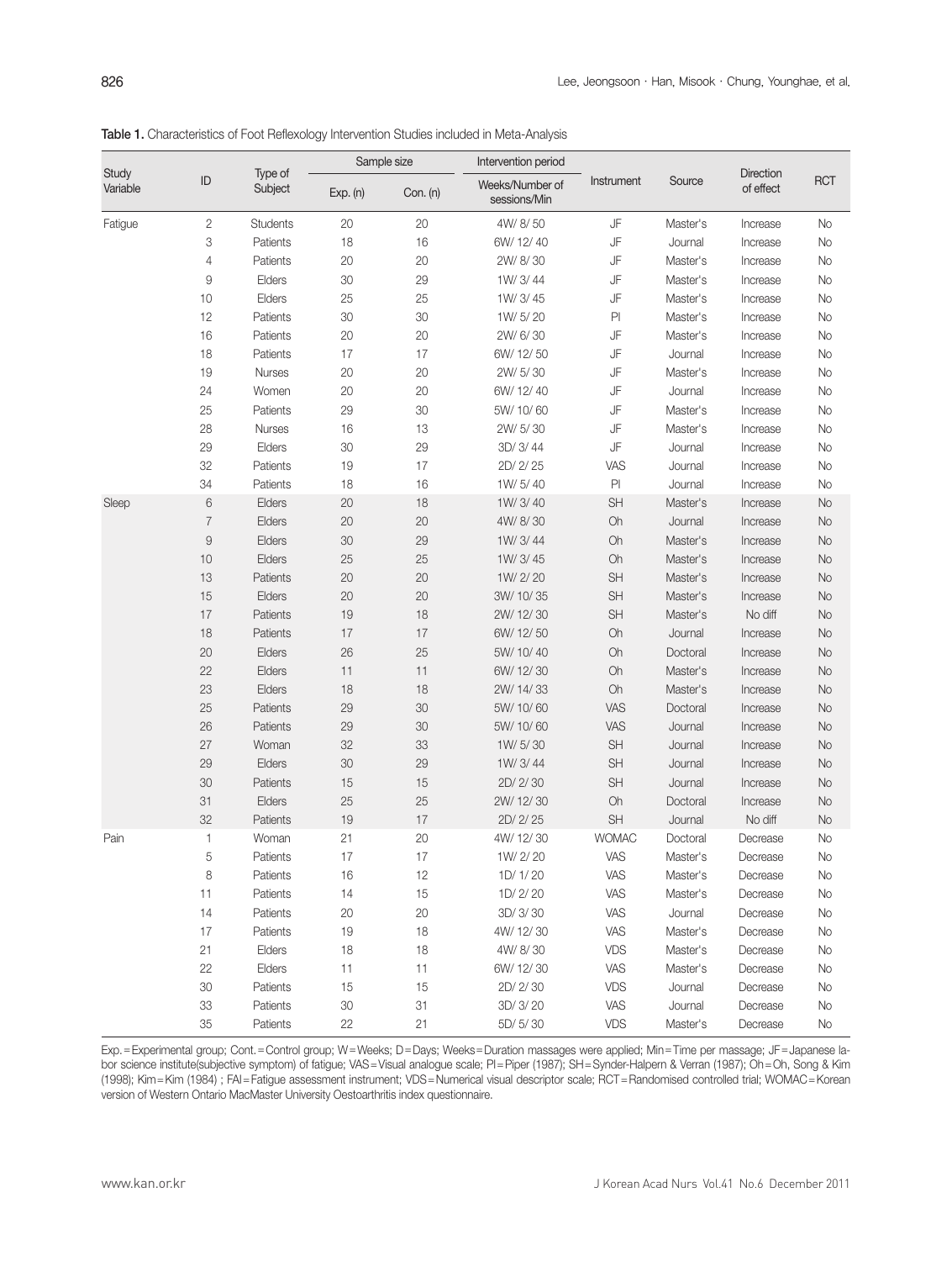| ID | Author (s)<br>name (yr)   | Fatigue<br>d(SD)                                                                     | Sleep<br>d(SD)                                                                                                                                                               | Pain<br>d(SD)                                                                     |
|----|---------------------------|--------------------------------------------------------------------------------------|------------------------------------------------------------------------------------------------------------------------------------------------------------------------------|-----------------------------------------------------------------------------------|
| 1  | An (2006)                 |                                                                                      |                                                                                                                                                                              | 2.10(0.39)                                                                        |
| 2  | Bae (2000)                | 4.54(0.60)                                                                           |                                                                                                                                                                              |                                                                                   |
| 3  | Cho & Park<br>(2004)      | 1.31(0.38)                                                                           |                                                                                                                                                                              |                                                                                   |
| 4  | Choi (2002)               | 1.97(0.39)                                                                           |                                                                                                                                                                              |                                                                                   |
| 5  | Han (2001)                |                                                                                      |                                                                                                                                                                              | 1.37 (0.38)                                                                       |
| 6  | Han (2004)                |                                                                                      | 0.98(0.34)                                                                                                                                                                   |                                                                                   |
| 7  | Im & Nam<br>(2004)        |                                                                                      | 0.96 (0.33)                                                                                                                                                                  |                                                                                   |
| 8  | Jang (2001)               |                                                                                      |                                                                                                                                                                              | 0.90(0.40)                                                                        |
| 9  | Jang (2003)               | 0.82(0.27)                                                                           | 1.26 (0.29)                                                                                                                                                                  |                                                                                   |
| 10 | Jin (2005)                | 1.08(0.30)                                                                           | 2.56 (0.38)                                                                                                                                                                  |                                                                                   |
| 11 | Kang (2003)               |                                                                                      |                                                                                                                                                                              | 1.15(0.40)                                                                        |
| 12 | Kim (2004)                | 1.62 (0.30)                                                                          |                                                                                                                                                                              |                                                                                   |
| 13 | Kim (2003)                |                                                                                      | 0.86(0.33)                                                                                                                                                                   |                                                                                   |
| 14 | Kim & Park<br>(2002)      |                                                                                      |                                                                                                                                                                              | 1.37(0.35)                                                                        |
| 15 | Kim (2007)                |                                                                                      | 0.02(0.32)                                                                                                                                                                   |                                                                                   |
| 16 | Kim (2006)                | 1.69(0.37)                                                                           |                                                                                                                                                                              |                                                                                   |
| 17 | Kyong (2006)              |                                                                                      | 0.74(0.34)                                                                                                                                                                   | 0.43(0.33)                                                                        |
| 18 | Kwon & Kwon<br>(2005)     | 1.05(0.37)                                                                           | 0.85(0.36)                                                                                                                                                                   |                                                                                   |
| 19 | Lee (2001)                | 1.59(0.36)                                                                           |                                                                                                                                                                              |                                                                                   |
| 20 | Lee (2006)                |                                                                                      | 3.22 (0.51)                                                                                                                                                                  |                                                                                   |
| 21 | Lee 1 (2008)              |                                                                                      |                                                                                                                                                                              | 1.71 (0.50)                                                                       |
| 22 | Lee 2 (2008)              |                                                                                      | 1.02(0.32)                                                                                                                                                                   | 1.59(0.38)                                                                        |
| 23 | Lee 1 (2006)              |                                                                                      | 0.77(0.29)                                                                                                                                                                   |                                                                                   |
| 24 | Lee 2 (2006)              | 0.95(0.33)                                                                           |                                                                                                                                                                              |                                                                                   |
| 25 | Lee (2003)                | 5.29 (0.55)                                                                          | 2.67 (0.36)                                                                                                                                                                  |                                                                                   |
| 26 | Lee & Song<br>(2005)      |                                                                                      | 2.67(0.36)                                                                                                                                                                   |                                                                                   |
| 27 | Li et al. (2009)          |                                                                                      | 1.86(0.30)                                                                                                                                                                   |                                                                                   |
| 28 | Min (2001)                | 2.60(0.51)                                                                           |                                                                                                                                                                              |                                                                                   |
| 29 | Min (2007)                | 0.63(0.27)                                                                           | 1.25 (0.29)                                                                                                                                                                  |                                                                                   |
| 30 | Park, Yoo &<br>Lee (2006) |                                                                                      | 1.90(0.44)                                                                                                                                                                   | 2.67(0.50)                                                                        |
| 31 | Song (2004)               |                                                                                      | 0.22(0.28)                                                                                                                                                                   |                                                                                   |
| 32 | So et al.<br>(2004)       | 1.47(0.38)                                                                           | 0.01(0.33)                                                                                                                                                                   |                                                                                   |
| 33 | Tasy et al.<br>(2008)     |                                                                                      |                                                                                                                                                                              | 0.80(0.27)                                                                        |
| 34 | Yang (2005)               | 0.99(0.33)                                                                           |                                                                                                                                                                              |                                                                                   |
| 35 | Yoo (2003)                |                                                                                      |                                                                                                                                                                              | 1.43 (0.44)                                                                       |
|    |                           | Homo $Q(p)$ :<br>104.63 (< .001)<br>$I^2$ : 86.62%<br>$1.43 \pm 0.08$<br>(1.50 1.61) | Homo $Q(p)$ :<br>$115.96 \ (< .001)$<br>$I^2$ : 85.34%<br>$\bar{d}$ ± SD (95% C.I.): $\bar{d}$ ± SD (95% C.I.): $\bar{d}$ ± SD (95% C.I.):<br>$1.19 \pm 0.08$<br>(1.03 1.34) | Homo $Q(p)$ :<br>24.50 (.006)<br>$I^2$ : 59.19%<br>$1.35 \pm 0.18$<br>(1.01 1.70) |
|    |                           | Nfs: 93                                                                              | Nfs: 89                                                                                                                                                                      | Nfs: 60                                                                           |

|           | Table 2. Homogeneity, Mean Effect Size and Fail-Safe N of Foot Re- |  |  |  |  |
|-----------|--------------------------------------------------------------------|--|--|--|--|
| flexology |                                                                    |  |  |  |  |

Homo Q (p)=Homogeneity test Q (p),  $\bar{d}$  ± SD=Mean ES, Nfs=Fail-safe N

combined effect size was 1.35. In a funnel plot, the distribution of the effect sizes was symmetric. The fail-safe N was 60.

# 4. Meta-analysis of foot reflexology by subject characteristics and by intervention time

Subjects were categorized into patients and lay people (Table 3). Out of 15 studies on fatigue, the effect sizes of 8 studies on patients were homogeneous ( $Q = 7.56$ ,  $p = .373$ ,  $I^2 = 7.4\%$ ). The combined effect size was 1.37 (95% CI: 1.13, 1.61). Publication bias was not found, and the fail-safe N was 47. Of the 7 studies on lay people, the effect sizes of two studies including Lee's study (2003) and Bae's study (2000) were 5.29 and 4.54, respectively. These were very different from other studies, and possible bias was found in funnel plot. Therefore, these two studies were excluded from the analysis (Figure 2). The effect sizes of the remaining 5 studies were moderately heterogeneous  $(Q=9.03,$  $p = 0.060$ ,  $I^2 = 56.70\%$ ), and the combined effect size was 1.04 (95% CI: 0.76, 1.32). The fail-safe N was 19.

Among 18 studies on sleep, the subjects of 7 studies were patients. The effect size was not homogeneous ( $Q = 52.29$ ,  $p < .001$ ,  $I^2 = 88.53$ %), and the combined effect size was 1.31 (95% CI: 1.05, 1.57) (Table 3). The distribution of the effect sizes was not symmetric about the mean in the funnel plot. Therefore, the trim and fill method was adopted, but the combined effect size was not changed after imputation (Figure 2). The fail-safe N was 39. The effect sizes of 11 studies on lay people were not homogenous ( $Q = 22.13$ ,  $p = .01$ ,  $I^2 = 54.81$ %), and the combined effect size was 1.09 (95% CI: 0.90, 1.28). The fail-safe N was 49. The distribution of the effect sizes about the mean was symmetric in the funnel plot.

Of the 11 studies that measured the effects of foot reflexology on pain, the effect sizes of 8 studies on patients were homogeneous ( $Q=$ 13.69,  $p = .57$ ,  $I^2 = 48.87$ %). The combined effect size was 1.16 (95% CI: 0.81, 1.51) (Table 3). The fail-safe N was 29. The distribution of the effect sizes was not symmetric about the mean in the funnel plot. Therefore, the trim and fill method was adopted, but the combined effect size was not changed after imputation (Figure 2). The effect sizes of 3 studies on lay people were homogeneous ( $Q = 0.91$ ,  $p = .633$ ,  $I^2 = 0\%$ ), and the combined effect size was 1.81 (95% CI: 1.34, 2.28). The failsafe N was 25. The two sides of the funnel plot were similar (Figure 2).

Since the circulation time of meridian is reported to be 28 minutes (Jeong, 2006), the studies were classified as either more then 30 min-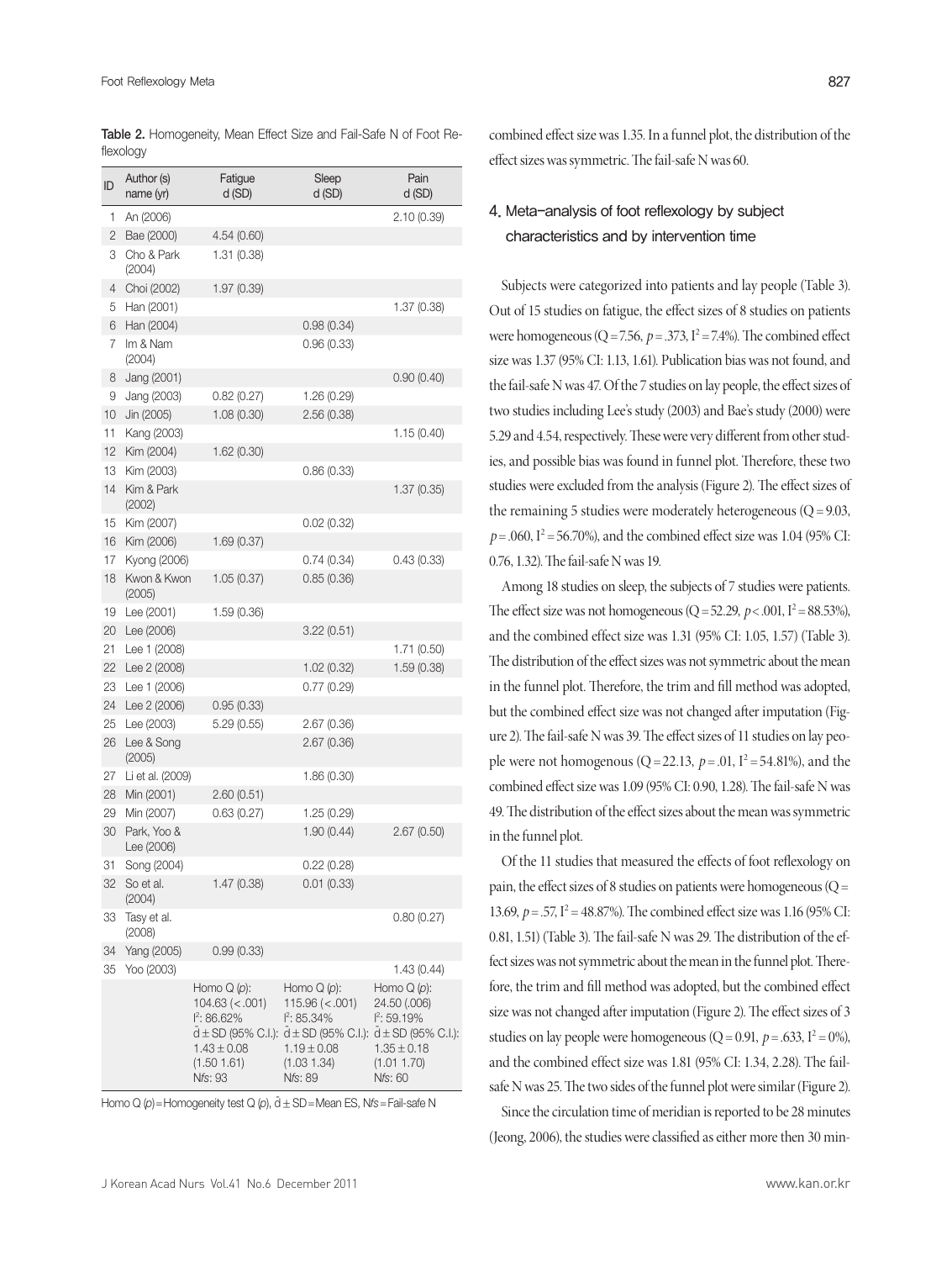| Study      | Author(s) name         | Effect size (SD) | Weight (%) | Weighted | 95%          | Z(p)             | Q(p)              | $I^2$ (%)           | $N_{fs}$ |
|------------|------------------------|------------------|------------|----------|--------------|------------------|-------------------|---------------------|----------|
| Variable   |                        |                  |            | mean     | CI           |                  |                   |                     |          |
| Fatigue    |                        |                  |            |          |              |                  |                   |                     |          |
| Patients   | Choi (2002)            | 1.97 (0.39)      | 10.40      |          |              |                  |                   |                     |          |
|            | So et al. (2004)       | 1.47(0.38)       | 10.91      |          |              |                  |                   |                     |          |
|            | Kim (2004)             | 1.62(0.30)       | 17.45      |          |              |                  |                   |                     |          |
|            | Cho & Park (2004)      | 1.31(0.38)       | 10.76      |          |              |                  |                   |                     |          |
|            | Yang (2005)            | 0.99(0.33)       | 13.75      | 1.37     | 1.13         | 11.02            | 7.56              | 7.4                 | 47       |
|            | Kwon & Kwon (2005)     | 1.05(0.37)       | 11.52      |          | 1.61         | (< .001)         | (.373)            |                     |          |
|            | Kim (2006)             | 1.69(0.37)       | 11.36      |          |              |                  |                   |                     |          |
|            | Lee (2006)             | 0.95(0.33)       | 13.86      |          |              |                  |                   |                     |          |
|            |                        |                  | 100%       |          |              |                  |                   |                     |          |
| Lay People | Min (2001)             | 0.85(0.39)       | 12.49      |          |              |                  |                   |                     |          |
|            | Lee (2001)             | 1.59(0.36)       | 14.39      |          |              |                  |                   |                     |          |
|            | Jang (2003)            | 0.82(0.27)       | 25.81      | 1.04     | 0.76         | 7.45             | 9.03              | 55.70               | 19       |
|            | Jin (2005)             | 1.08(0.30)       | 20.67      |          | 1.31         | (< .001)         | (.060)            |                     |          |
|            | Min (2007)             | 0.63(0.27)       | 26.64      |          |              |                  |                   |                     |          |
|            |                        |                  | 100%       |          |              |                  |                   |                     |          |
| Sleep      |                        |                  |            |          |              |                  |                   |                     |          |
| Patients   | Lee (2003)             | 2.67(0.36)       | 14.08      |          |              |                  |                   |                     |          |
|            | Kim (2003)             | 0.86(0.33)       | 16.54      |          |              |                  |                   |                     |          |
|            | So et al. (2004)       | 0.01(0.33)       | 16.22      |          |              |                  |                   |                     |          |
|            | Lee & Song (2005)      | 2.67(0.36)       | 14.08      |          |              |                  |                   |                     |          |
|            | Kwon & Kwon (2005)     | 0.85(0.36)       | 14.10      | 1.31     | 1.05<br>1.57 | 9.74<br>(< .001) | 52.29<br>(< .001) | 88.53               | 39       |
|            | Park, Yoo & Lee (2006) | 2.28(0.47)       | 9.35       |          |              |                  |                   |                     |          |
|            | Kyong (2006)           | 0.74(0.34)       | 15.64      |          |              |                  |                   |                     |          |
|            |                        |                  | 100%       |          |              |                  |                   |                     |          |
| Lay People | Jang (2003)            | 1.26(0.29)       | 11.36      |          |              |                  |                   |                     |          |
|            | Song (2004)            | 1.10(0.30)       | 10.02      |          |              |                  |                   |                     |          |
|            | Im & Nam (2004)        | 0.96(0.33)       | 8.27       | 1.09     | 0.90         | 11.34            | 22.13             | 54.81               | 49       |
|            | Han (2004)             | 0.98(0.34)       | 7.81       |          | 1.28         | (< .001)         | (.01)             |                     |          |
|            | Lee (2005)             | 0.77(0.29)       | 10.96      |          |              |                  |                   |                     |          |
|            | Jin (2005)             | 1.52(0.32)       | 8.96       |          |              |                  |                   |                     |          |
|            | Lee (2006)             | 3.22(0.51)       | 7.24       |          |              |                  |                   |                     |          |
|            | Min (2007)             | 1.25(0.29)       | 11.17      |          |              |                  |                   |                     |          |
|            | Kim (2007)             | 0.02(0.45)       | 9.23       |          |              |                  |                   |                     |          |
|            | Lee (2008)             | 1.02(0.45)       | 4.50       |          |              |                  |                   |                     |          |
|            | Li et al. (2009)       | 1.85(0.30)       | 10.49      |          |              |                  |                   |                     |          |
|            |                        |                  | 100%       |          |              |                  |                   |                     |          |
| Pain       |                        |                  |            |          |              |                  |                   |                     |          |
| Patients   | Han (2001)             | 1.36(0.38)       | 10.84      |          |              |                  |                   |                     |          |
|            | Jang (2001)            | 0.90(0.40)       | 9.79       |          |              |                  |                   |                     |          |
|            | Kim & park (2001)      | 1.37(0.35)       | 12.71      |          |              |                  |                   |                     |          |
|            | Kang (2003)            | 1.15(0.40)       | 9.75       |          |              |                  |                   |                     |          |
|            | Yoo (2003)             | 1.43(0.34)       | 13.42      | 1.16     | 0.81 1.51    | 8.90             | 13.69             | 48.87               | 29       |
|            | Kyong (2006)           | 0.43(0.33)       | 14.18      |          |              | (<.001)          | (.057)            |                     |          |
|            | Park, Yoo & Lee (2006) | 2.26(0.47)       | 7.18       |          |              |                  |                   |                     |          |
|            | Tasy et al. (2008)     | 0.81(0.27)       | 22.13      |          |              |                  |                   |                     |          |
|            |                        |                  | 100%       |          |              |                  |                   |                     |          |
| Lay People | An (2006)              | 2.10(0.39)       | 37.82      |          |              |                  |                   |                     |          |
|            | Lee 1 (2008)           | 1.59(0.38)       | 39.10      | 1.81     | 1.34 2.28    | 7.57             | 0.91              | $\mathsf{O}\xspace$ | 25       |
|            | Lee 2 (2008)           | 1.71(0.50)       | 23.08      |          |              | (< .001)         | (.633)            |                     |          |
|            |                        |                  | 100%       |          |              |                  |                   |                     |          |
|            |                        |                  |            |          |              |                  |                   |                     |          |

Table 3. Comparison of Effect Sizes between Patients and Lay People: Fatigue, Sleep & Pain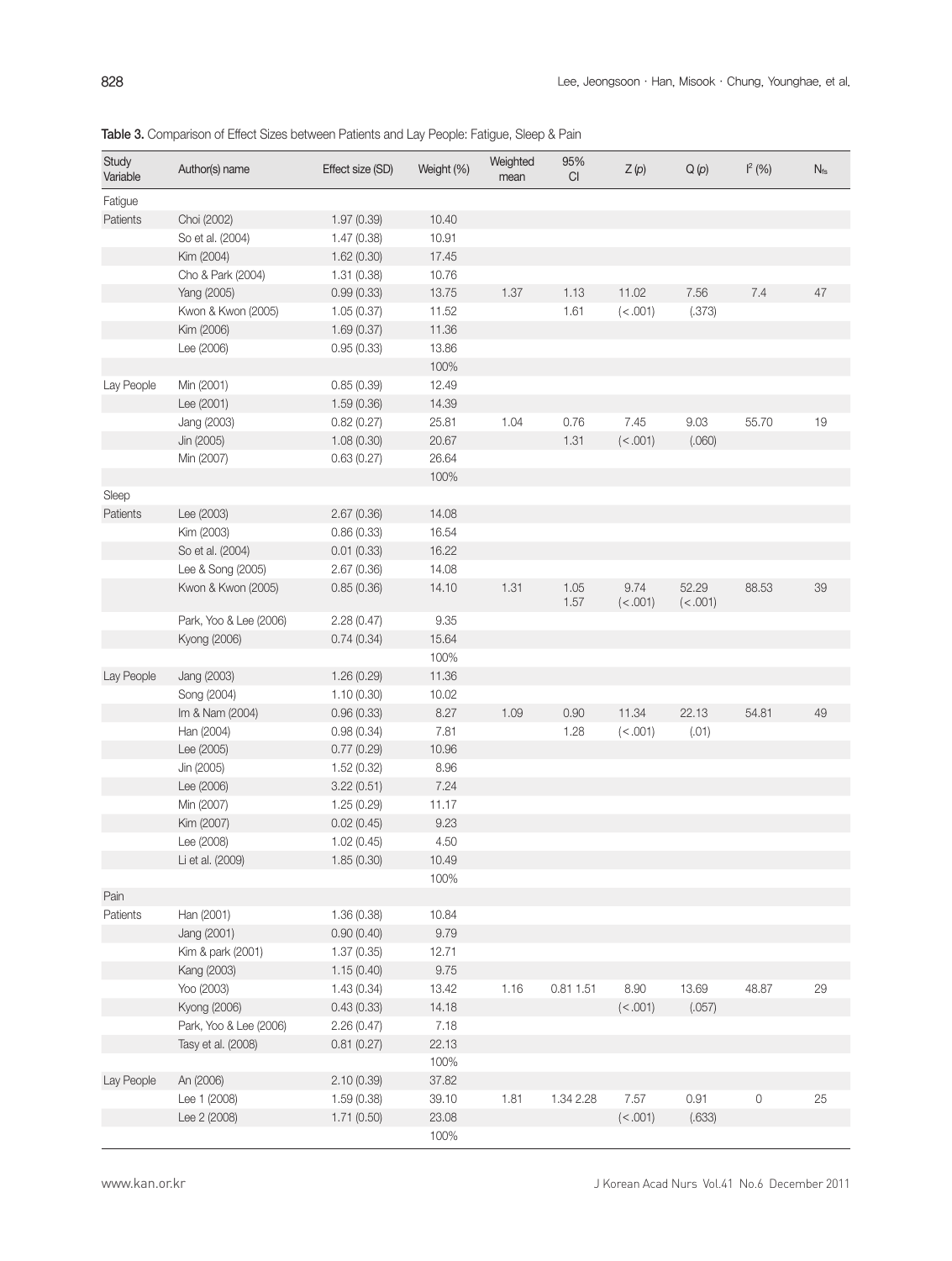

Figure 2. Forest plot & funnel plot for patients and lay people: Fatigue, sleep & pain.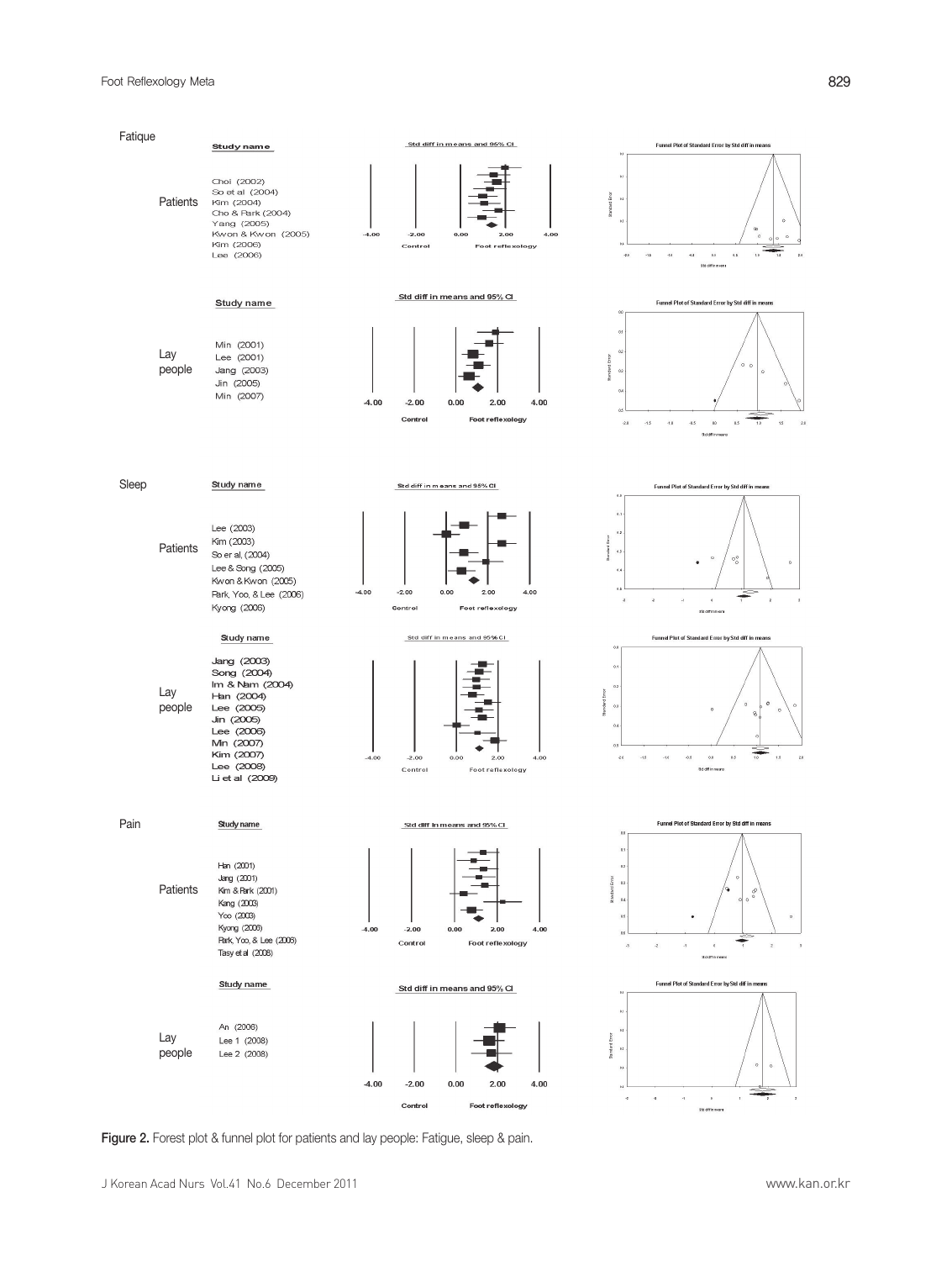utes (long) or less than 30 minutes by their duration. Of the 7 studies in short category, 2 were on fatigue and 2 were on sleep. Therefore, no further analyses were carried out on fatigue and sleep. There were 7 studies on pain in the long category, and 4 studies in the short category. The average effect size of studies in the long category was 1.47  $(CI = 1.19, 1.76)$  but was only 1.00  $(CI = 0.66, 1.34)$  for studies in the short category.

Hoping to suggest a foot reflexology model reguarding the duration and frequency, we further scrutinized the study results. The duration and frequencies of the foot massages were diverse. The durations of massages ranged from 1 day to 6 weeks and the number ranged from 1 to 12 massages. Examining the two studies that did not exhibit a significant intervention effect, no consensus was found in terms of duration and frequency – one had 2 massages in 2 days, and the other had 10 massages in 3 weeks. There was no text book, peer reviewed article, thesis or dissertation that gives suggestion about the duration and frequency of foot massage. Therefore, no further analyses were carried out on these's studies.

# **DISCUSSION**

The combined effect sizes and their 95% confidence intervals are presented in this systematic review and meta-analysis of the effects of foot reflexology on fatigue, sleep, and pain. A fixed-effect model was used whenever applicable to calculate the combined effect size. Possible publication bias was investigated by inspecting the funnel plot and by examination of the fail-safe N, and the studies were further scrutinized to isolate characteristics of the studies that may have affected the effect size of foot reflexology. Study results will be discussed from a meta-analysis aspect and from a foot reflexology aspect.

Out of the 3 meta-analyses on foot reflexology (Kim, 2009; Kim, 2011; Min, 2011) published so far, Kim (2009) wasthe only comparable study because both Min (2011) and Kim (2011) limited their study subjects to cancer patients. We found discrepancy in the number of studies compared to Kim (2009) possibly because of the stringent inclusion criteria applied in the process of the systematic review.

The effect sizes for each outcome variable were not homogeneous for the following possible reasons: a) foot reflexology interventions varied in terms of time per session (min), duration massages applied (weeks), number of sessions, total time, and subject characteristics; and b) there were studies with very large effect size. Kim (2009) also

reported heterogeneity of the studies. Our analysis was not consistent with Kim (2011), in which the subjects were homogeneous.

According to The Cochrane Collaboration (2002), it is meaningful to estimate the combined effect size even when the effect sizes are heterogeneous. The combined effect sizes from both the fixed effect and random effect models were calculated and compared using the sensitivity analysis (The Cochrane Collaboration, 2002). Because no reference values have been presented for a 'large' difference, we considered a 10% difference to be large, adopting the reference value from the publication bias(Sutton et al., 2000). If the difference between two effect sizes was less than 10%, the results of the fixed effect model were presented. This method was consistent with Kim (2011), who reported fixed effect results when the effect sizes were heterogeneous.

One of the threats to meta-analyses is publication bias. In this study, along with the fail-safe N, a funnel plot was examined, and the trim and fill method was applied to detect possible publication bias (Sutton et al., 2000). If the funnel plot was not symmetric about the combined effect size, then the trim and fill method was applied. If the corrected effect size was more than 10% different from the observed effect size, then publication bias was considered to be possible. Of the three outcome variables considered in this study, the studies on pain seemed to exhibit publication bias. As suggested by Park (2011), rigorous examination of the possible publication biases was performed in our meta-analyses (Park, Kang, Kim, Kim, & Jee, 1998).

Foot reflexology was reported to be effective on fatigue, sleep and pain in all but 2 of the studies reviewed. Both studies were on sleep and had little effects. The effect sizes on fatigue and pain were at least 0.63 and 0.43, respectively. However, the combined effect sizes for fatigue and pain were 'large', and the results were confirmed by a large fail-safe N. The combined effect sizes for sleep, including the 2 studies with little effect, was also 'large' and was confirmed by a large fail-safe N. The combined effect sizes, in order of decreasing magnitude, were fatigue, pain, and sleep. The results were consistent with Kim et al (2006), who reviewed studies about alternative therapy which published during 2000-2004 and concluded that despite variable results, foot reflexology seemed to be effective on treating fatigue, sleep, and pain. The sizes were similar, and the effect of foot-reflexology was consistent with Kim (2009).

In terms of fatigue and sleep, the results were validated because of the use of the fixed effect model and by the lack of publication bias in both cases. In terms of pain, however, we were not as confident in the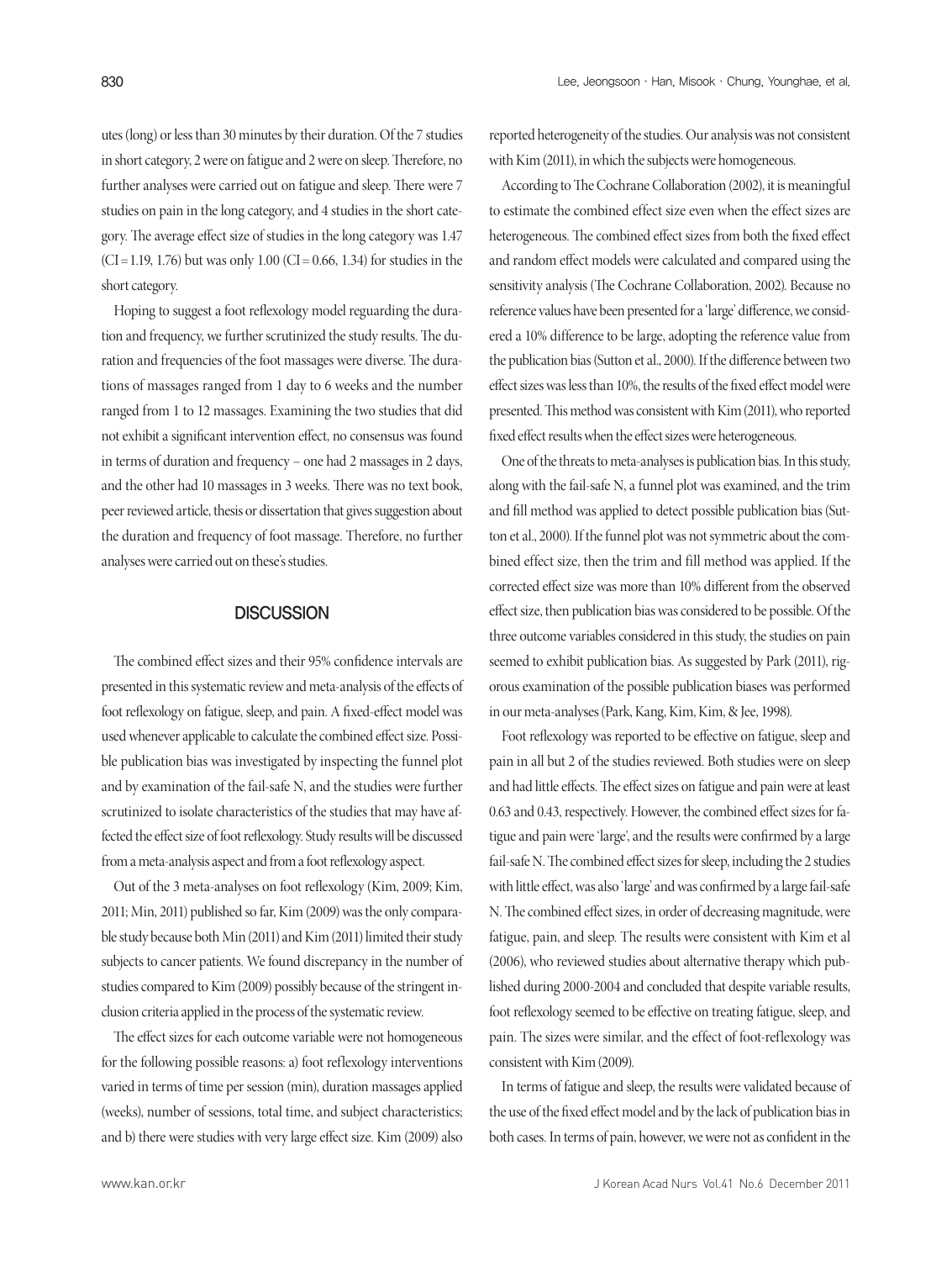results because of the possible presence of publication bias.

Studies were further scrutinized to isolate possible study characteristics that might have resulted in changes in the effect sizes. There were differences in the combined effect sizes between patients and lay people on fatigue and sleep. Foot reflexology was more effective on patients than lay people. This result was consistent with Kim (2009).

Massages typically last for at least 30 minutes because they follow the meridian cycle of 28 minutes (Jeong, 2006). The duration of the sessions varied from 20 minutes to 60 minutes. All of the studies except 2 studies on fatigue and 2 studies on sleep reported massage session durations less than 30 minutes. With only 2 studies, neither homogeneity nor publication biascould be assessed. Furthermore, the effect sizes of the 2 studies on sleep were varied (0.01 and 0.86). Various attempts to detect differences in the study characteristics failed, which led to conclude that foot reflexology was effective regardless of the study characteristics considered. After analyzing 312 studies reporting numerous outcomes of foot reflexology, Kim (2009) reported a larger effect size for the studies lasting 50 minutes per session and longer (14 studies) compared to studies lasting 20 minutes or less (18 studies). Because the effects of foot reflexology were not separately assessed in terms of the outcome variable in the study, no further discussions will be made. However, we recommend that foot massage be applied for at least 30 minutes per session based on the meridian theory.

This study has limitations, which should be considered when interpreting the results. All of the studies adapted a non-RCT design. Because there was no suitable systematic review form for non-RCTs, we had to modify the form for RCT by excluding some of the items that were not appropriate for non-RCTs, such as 'randomization'. The number of studies conducted to evaluate the effects of foot reflexology on fatigue, sleep, and pain were small. Therefore, the results should be interpreted with caution.

# CONCLUSIONS

Alternative medicine techniques such as foot reflexology have traditionally been considered to be non-scientific folk remedies used only by less educated and lower class elderly people (Shin & Kim, 2007). In recent years, because foot reflexology is receiving more attention among patients, lay people and health care personnel, efforts have been made to objectively and scientifically evaluate its effectiveness. We systematically reviewed such studies and meta-analyzed and concluded that foot reflexology was an effective intervention that could alleviate fatigue and sleep disorders.

We have several suggestions for future studies on foot reflexology. First, studies should be randomized whenever possible, and the homogeneity of the subjects should be secured in the study and comparison groups. Means, standard deviations and the number of subjects should be reported in all studies. Second, every effort should be made to ensure a research atmosphere in which non-significant results can be published. Third, the effects of foot reflexology on outcome variables other than fatigue, sleep and pain need to be further evaluated. Lastly, a review form appropriate for non-RCT needs to be developed for future meta-analyses so that non-RCT studies in nursing can also be systematically reviewed.

# **REFERENCE**

- Cho, K. S. (1999). The effect of hand massage program on anxiety in cataract surgery under local anesthesia. *Journal of Korean Academy of Nursing, 29,* 97-106. doi: 10.4040/jkan.2008.38.2.187
- Cohen, J. (1977). *Statistical power analysis for the behavioral sciences* (1st ed.). New York: Academic Press.
- Choi, J. S. (2002). *Effect of foot reflex zone massage on hemodialysis patient stress, depression and fatigue.* Unpublished master's thesis, Kangwon National University, Chuncheon.
- Choi, Y. J., Jeong, H. W., & Choi, S. Y. (1998). A study on the use of alternative medicine for cancer patients admitted at a hospital. *The Korean PublicHealthAssociation, 24,* 167-181.
- Eisenberg, D., Kessler, R. C., & Foster, G. (1993). Unconventional medicine in the United States: Prevalence, costs, and pattern of use. *The New* England Journal of Medicine, 328, 246-252.
- Evans, D. (2001). Systematic reviews of nursing research. *Intensive Critical CareNursing, 17*, 51-57. doi: 10.1054/iccn.2000.1550
- Foltz, V., St Pierre, Y., Rossignol, M., Bourgeois, P., Joseois, L., Adam, V., et al. (2005). Use of complementary and alternative therapies by patients with self-reported chronic back pain: A nationwide survey of consumer opinion in Canada. *Joint Bone Spine, 72*, 571-577. doi: 10.1016/ j.jbspin.2005.03.018
- Higgins, J., & Green, S. (Eds.). (2008). *Cochrane handbook for systematic reviewof interventions.* West Sussex: Join Wiley & Sons.
- Im, E. S., & Nam, M. R. (2005). Effect of foot reflexo-massage on the mood, sleep and blood pressure of the women elderly. *Journal of Mokpo ScienceCollege,* 287-316.
- Jeong, H. K. (2006). *Heojun's Dong-eui-bogam*. Hadong: Dongeuibogam Company.
- Kim, H. J., Lee, K. S., Lee, M. H., Jung, D. S., Yoo, J. S., Han, H. S., et al. (2006). An analysis of Korea research on complementary and alternative therapy. *Journal ofChungjuUniversity, 41*, 529-539.

Kim, K. D. (2009). *Meta-analysis on the foot reflexology intervention program*.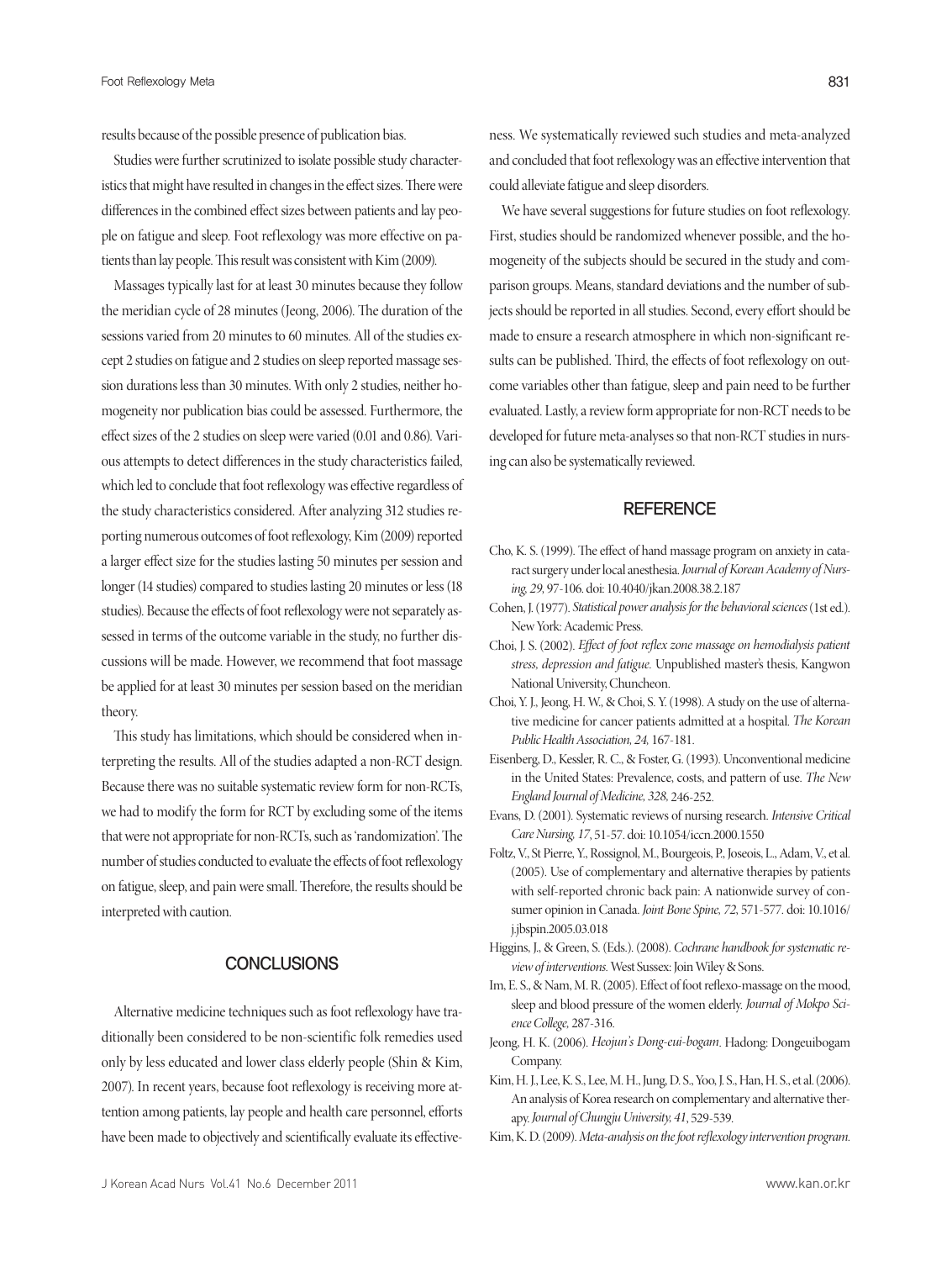Unpublished doctoral dissertation, Keongbuk University, Daegu.

- Kim, M. Y. (2011). *Meta-analysis of the effectiveness on foot reflexology for cancer patients.* Unpublished master's thesis, Sahmyook University, Seoul.
- Kim, S. J. (1999). *Foot management*, Seoul: Telling of Love Company.
- Kim, Y. S. (2001). A theoretical analysis on the foot reflexology emerging as an alternative medicine. *Medical Research Information Center, 44*, 87- 94.
- Lee, C. Y. (1992). *Room physiotherapy method of treatment to use this school register basic.* Seoul: Iljungsa.
- Lee, Y. C., & Park, H. S. (1999). Study on use of alternative therapy in chronic patients. *The Korean Journal of Fundamentals of Nursing, 6, 96-*113.
- Min, Y. C. (2011). *A meta-analysis of intervention studies on cancer pain.* Unpublished master's thesis, Sahmyook University, Seoul.
- Moher, D., Liberati A., Tetzlaff, J., & Altman, D. G., & PRISMA Group. (2009). Preferred reporting items for systematic review and meta-analyses: The PRISMA statement. Annals of Internal Medicine, 151(4), 264-269. doi: 10.1371/j. pmed1000097
- Nikolaos, A. P., Evangelos, E., & John, PAI. (2008). Sensitivity of betweenstudy heterogeneity in meta-analysis: Proposed metrics and empirical evaluation. *International Journal of Epidemiology, 37*, 1148-1157. doi: 10.1093/ije/dyn065
- Norred, C., Zamudio, S., & Palmer, S. K. (2000). Use of complementary and alternatives medicine by surgical patients. *Journal of American Associa-*

*tion of Nurse Anesthetists, 68*(1), 13-18. doi: 10.1016/S0001-2092(06) 61003-X

- Oh, H. G. (1994). *Alternativemedicine*. Seoul: Academia.
- Park, K. P., Kang, M. G., Kim, C. B., Kim, K. S., & Jee, S. H. (1998). A metaanalysis on the risk factors of cerebrovascular disorders in Koreans. *Journal of PreventiveMedicine and PublicHealth, 31*, 27-48.
- Park, M. K. (2011). *Effects of tai chi on fall risk factors: A meta-analysis.* Unpublished Doctoral dissertation, Chungnam National University, Daejon.
- Scanlin, A. (2006). Critical appraisal of systemetic reviews of nursing practice. *Australasian Journal ofNeuroscience, 18,* 8-14.
- Shin, K. R., & Kim, A. J. (2007). *Alternative therapy and nursing*. Seoul: Hyunmunsa.
- Sutton, A. J., Duval, S. J., Tweedie, R. L., Abrams, K., & Jones, D. R. (2000). Empirical assessment of effect of publication bias on meta-analysis. *BritishMedicalJournal,320*, 1574-1577. doi: 10.1136/bmj.320.7249.1574
- Song, H. H. (1998). *Meta-analysis*. Seoul: Chungmungak.
- The Cochrane Collaboration. (2002). *The Cochrane collaboration open learning material: Diversity and heterogeneity.* Retrieved May 15, 2011, from http://www.cochrane-net.org/openlearning/HTML/mod13-3. htm
- Yang, J. H. (2005). The effect of foot reflexology on nausea, vomiting and fatigue of breast cancer patients undergoing chemotherapy. *Journal of Korean Academy of Nursing, 35,* 177-185. doi: 10.4040/jkan.2008.38. 2.187